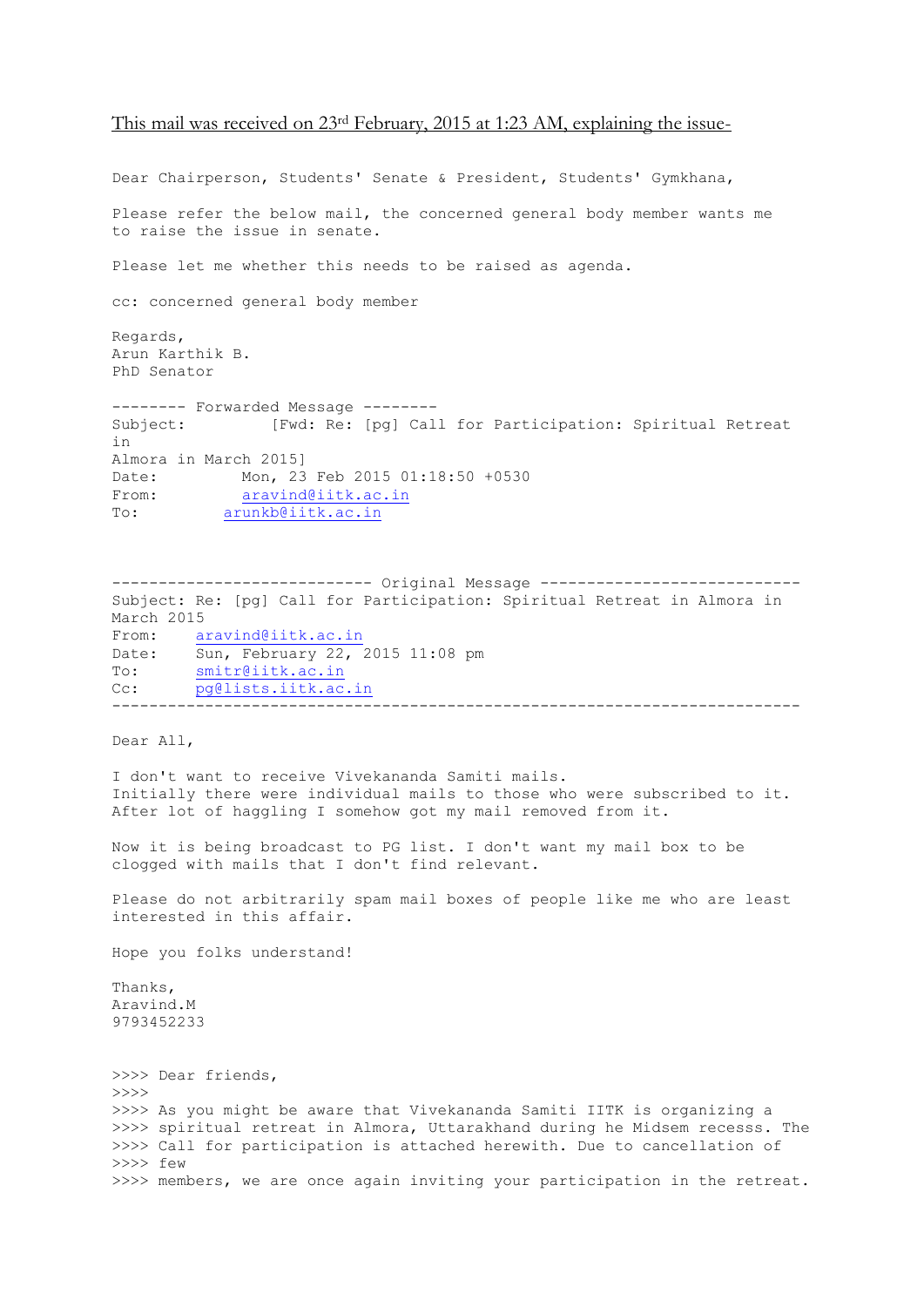>>>> For >>>> queries, please call me at 9935600145. For confirming your >>>> participation, >>>> please register at the earliest, and have a call/interaction with me. >>>> >>>> Thanks, >>>> ---------------------------------------------------------------------- ---- >>>> >>>> Do you aspire to take a break from the regular worldly life, and spend >>>> some quality time in the Himalayas, with self-introspection, >>>> meditation, >>>> reading, discussion and come out with a better understanding of your >>>> self? >>>> Vivekananda Samiti IIT Kanpur offers you this wonderful opportunity. >>>> During the next Midsemester recess, i.e., Feb.28- Mar.8, 2015, we plan >>>> to >>>> organize a spiritual retreat at the Ramakrishna Kutir, Almora, the >>>> place >>>> thrice visited by Swami Vivekananda. This retreat will comprise of >>>> study >>>> and discussion sessions on spirituality and Vedanta, works of Swami >>>> Vivekananda, meditation, personality development sessions, >>>> self-analysis >>>> and counseling, nature walks and site-seeing around Almora. Swami >>>> Narasimhananda, Editor of Prabuddha Bharata magazine, residing at the >>>> Advaita Ashrama, Mayawati, Uttarakhand is likely to be our quide >>>> during >>>> the retreat. Abrief history and description about the ashrama in >>>> Almora >>>> is >>>> available at: [http://goo.gl/JyU0h1.](http://goo.gl/JyU0h1) >>>> >>>> We have made bookings for 12 persons in the ashrama. We invite your >>>> participation for this retreat. The expected cost per head may range >>>> between 5000-7000 INR. If you are interested to join us, kindly >>>> register >>>> yourself at:<http://goo.gl/xIIXEU>  $>>>>$ >>>> For any queries, you may call >>>> Shubhadip Mitra at 9935600145, or drop a mail at [smitr@iitk.ac.in.](https://webmail.iitk.ac.in/webmail/src/compose.php?send_to=smitr%40iitk.ac.in) >>>> >>>> Vivekananda Samiti IIT Kanpur organized a similar spiritual retreat at >>>> the >>>> Advaita ashrama, Mayawati, Uttarakhand, during Mar.17-23, 2014. A >>>> travelogue of this retreat is available at: [http://goo.gl/VoI1eV,](http://goo.gl/VoI1eV) and >>>> the >>>> pictures are available at[:http://goo.gl/Aq7zm5](http://goo.gl/Aq7zm5) >>>> >>>> Few videos of Swami Narasimhananda, who visited IITK twice, are >>>> available >>>> at the following links: >>>><http://goo.gl/FgSsMg> >>>><http://goo.gl/xD9y4W> >>>><http://goo.gl/SJLllV> >>>><http://goo.gl/JC5iQ8> >>>> >>>> Looking forward to your enthusiastic responses!! >>>> >>>> >>>> --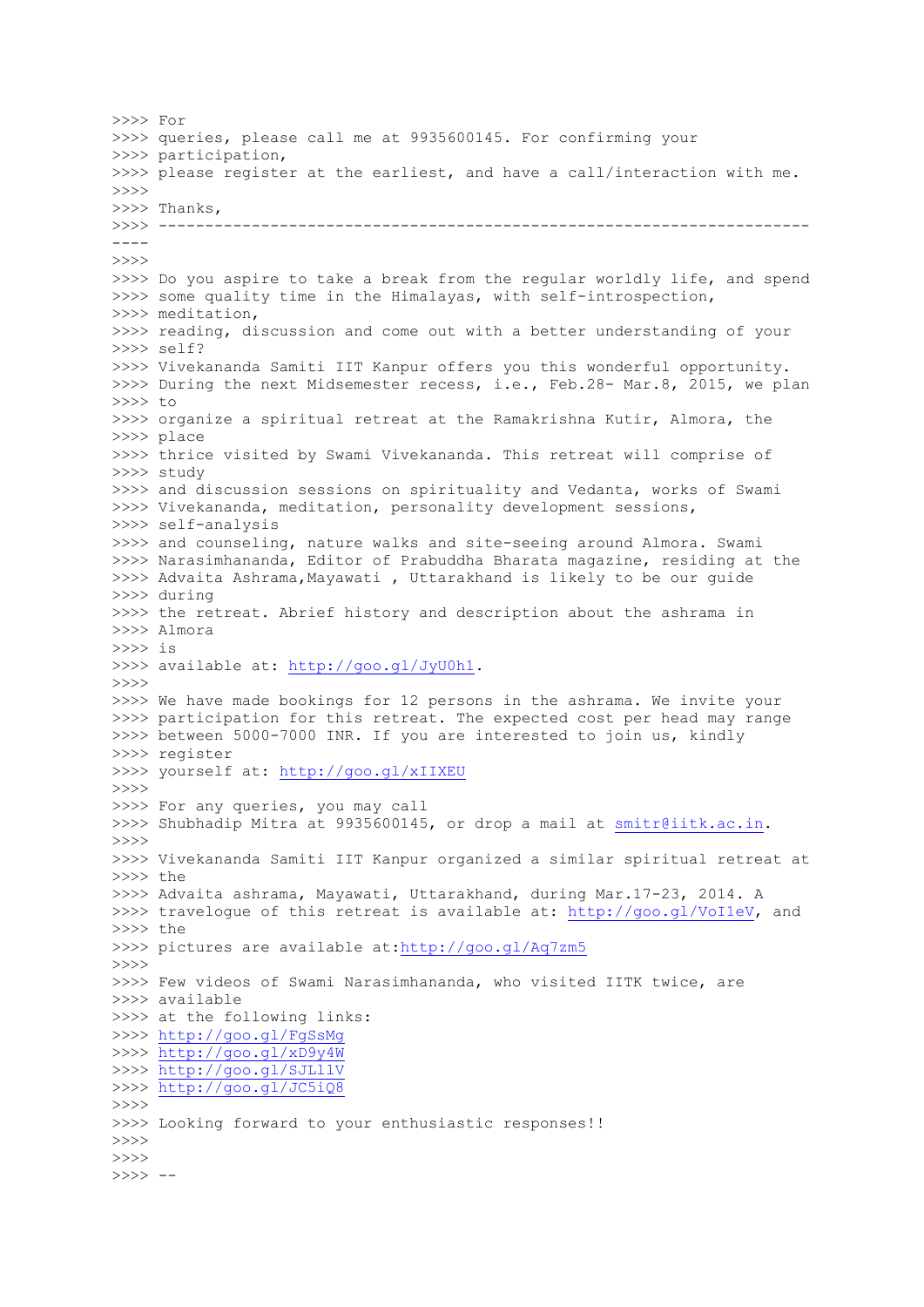```
>>>> -->>>> Thanks and Regards,
>>>> Coordinators,
>>>> Vivekananda Samiti,
>>>> IIT Kanpur
>>>>
>>>>
>>>> vsamiti@iitk.ac.in
>>>> www.iitk.ac.in/vs
>>>> https://www.facebook.com/vsiitk
>>>> https://www.facebook.com/groups/vsiitk/
>>>> http://www.youtube.com/user/vsiitk
>>>>>>>>
>>>> "Each soul is potentially Divine. The goal is to manifest this
>>>> divinity
>>>> within by controlling nature external and internal"- Swami Vivekananda
>>>>
>>>> To manage your subscription to Vivekananda Samiti Mailing List, please
>>>> click: http://www.iitk.ac.in/vs/?page=subscription/manage
>>>>
```

```
---------------------------------------------------------------------------
```
## This reply was sent on 23rd February 2015, at 1:57 AM-

Dear Arun,

It is unclear to me from the mail what the exact issue is. Is it only Vivekanand Samiti mails, or is it mails in general?

I would also appreciate if there was a little bit more context to the issue. Is the referred General Body Member being harassed from the Vivekanand Samiti webmail ID, or is he merely expressing irritation?

Please submit an agenda item to the desired effect.

Sincerely, Anurag

---------------------------------------------------------------------------

## Another mail was received on 23rd February 2015 at 3:09 PM, giving more details about the issues-

Dear Anurag,

If I may choose to reply you directly, here is my concern. Arun, I hope it is ok.

Well, I'm annoyed by mails from Vivekanand Samiti. It is because of the below reasons:

1. Previously, I had been getting them eventhough I was not subscribed to it. It took lots of efforts and a few calls to stop it. I can provide the conversations if needed.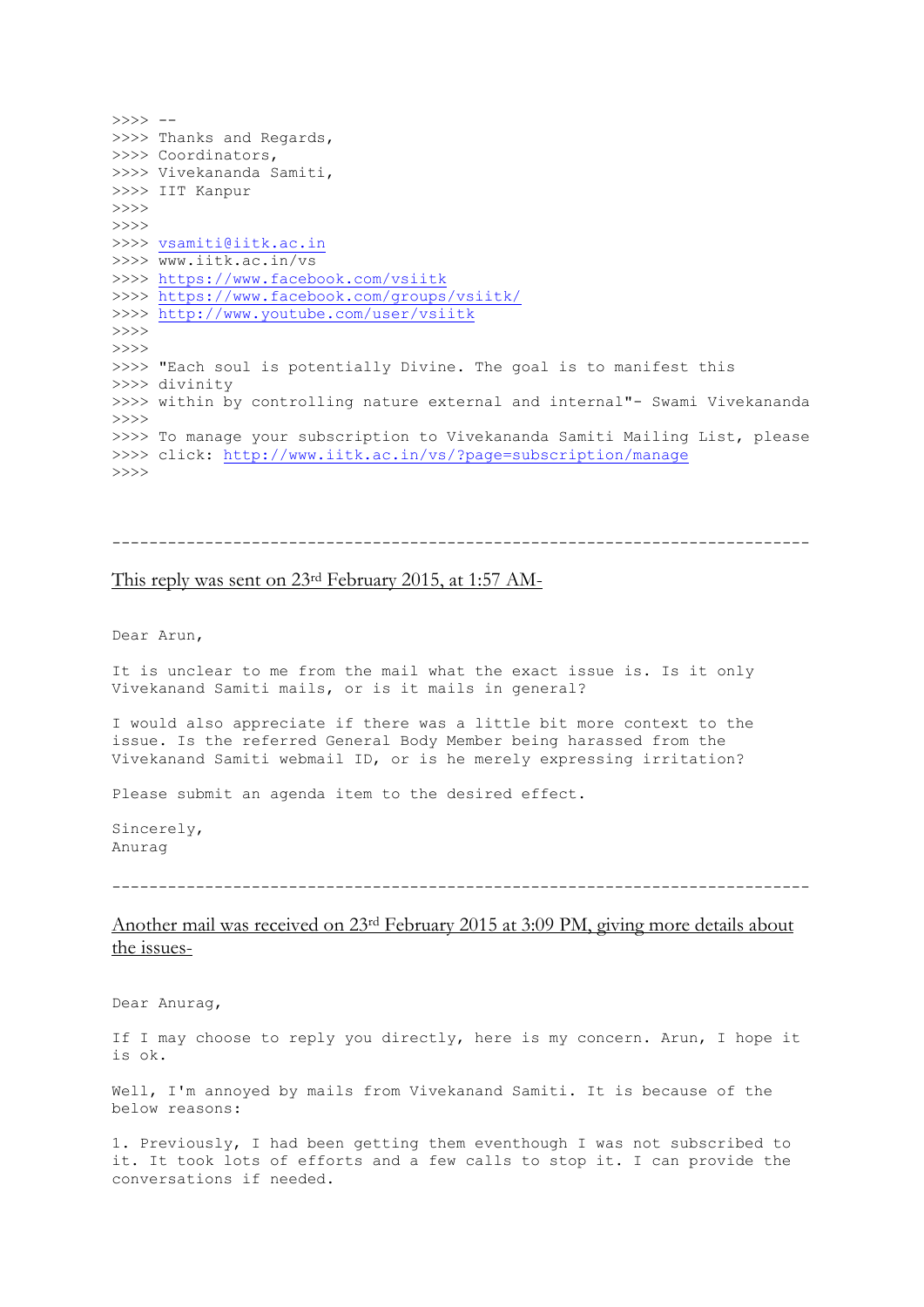2. Now to call a spade a spade, what bothers me more is not the posting of these mails, I could just delete them, but the blatant efforts of these kind of vested interests in infusing these kind of information is what is stifling. Day by day it is becoming more blatant. I'm being bombarded with the same content from multiple sources. Why ?. I get it on Pg lists, then this one from student's gykhana, then in due course DOSA, DOFA or any of the upteen D's we have will send it.

3. I would have raised the same flag, if instead of vedanta studies through Vivekananda Samiti, it had been thoughts about old teastament or granth or koran etc, for that matter. There are various regional communes like Tamil mandram, kannada Sanga, Teulgu and Marathi forums. If each one of these decides to be partronised, imagine if it will augur well.

See to that these mails and invitations are unicast to those who are subscribed, rather than to broadcast it to those who are not interested. Just because it is about Vivekananda, spirituality etc, let people themselves not take a moral higher plane and arbitrarily bombard others who have other views to be irked to the core. Let "rational and intellectual" sanity prevail.

Thanks, Aravind

---------------------------------------------------------------------------

This is the conversion of the concerned General Body Member with the Vivekanand Samiti regarding this issue, received on 23<sup>rd</sup> February, 2015 at 3:15pm:

As an Alibi....here are the efforts that i had to make to have my name removed !. ---------------------------- Original Message ---------------------------- Subject: Re: Vednanta Session on 18th Nov Tuesday/Ignore previous mail From: [aravind@iitk.ac.in](https://webmail.iitk.ac.in/webmail/src/compose.php?send_to=aravind%40iitk.ac.in) Date: Wed, November 19, 2014 7:44 pm To: "Vivekananda Samiti, IIT Kanpur" [<vsamiti@iitk.ac.in>](https://webmail.iitk.ac.in/webmail/src/compose.php?send_to=vsamiti%40iitk.ac.in)

Cc: [aravind@iitk.ac.in](https://webmail.iitk.ac.in/webmail/src/compose.php?send_to=aravind%40iitk.ac.in)

Good. Then to what list did you add my name to prevent these mails from being posted ?.

--------------------------------------------------------------------------

Is there anything other than this ....

>>>>> To manage your subscription to Vivekananda Samiti Mailing List, >>>>> please >>>>> click:<http://www.iitk.ac.in/vs/?page=subscription/manage>

Just want to know if there is another list/provision which is out of bounds to the common user. If so that should be made known to them so that they could be saved of their agony !

If so, please make a statement to all the community so that they could do  $\mathbf{s} \cap$  |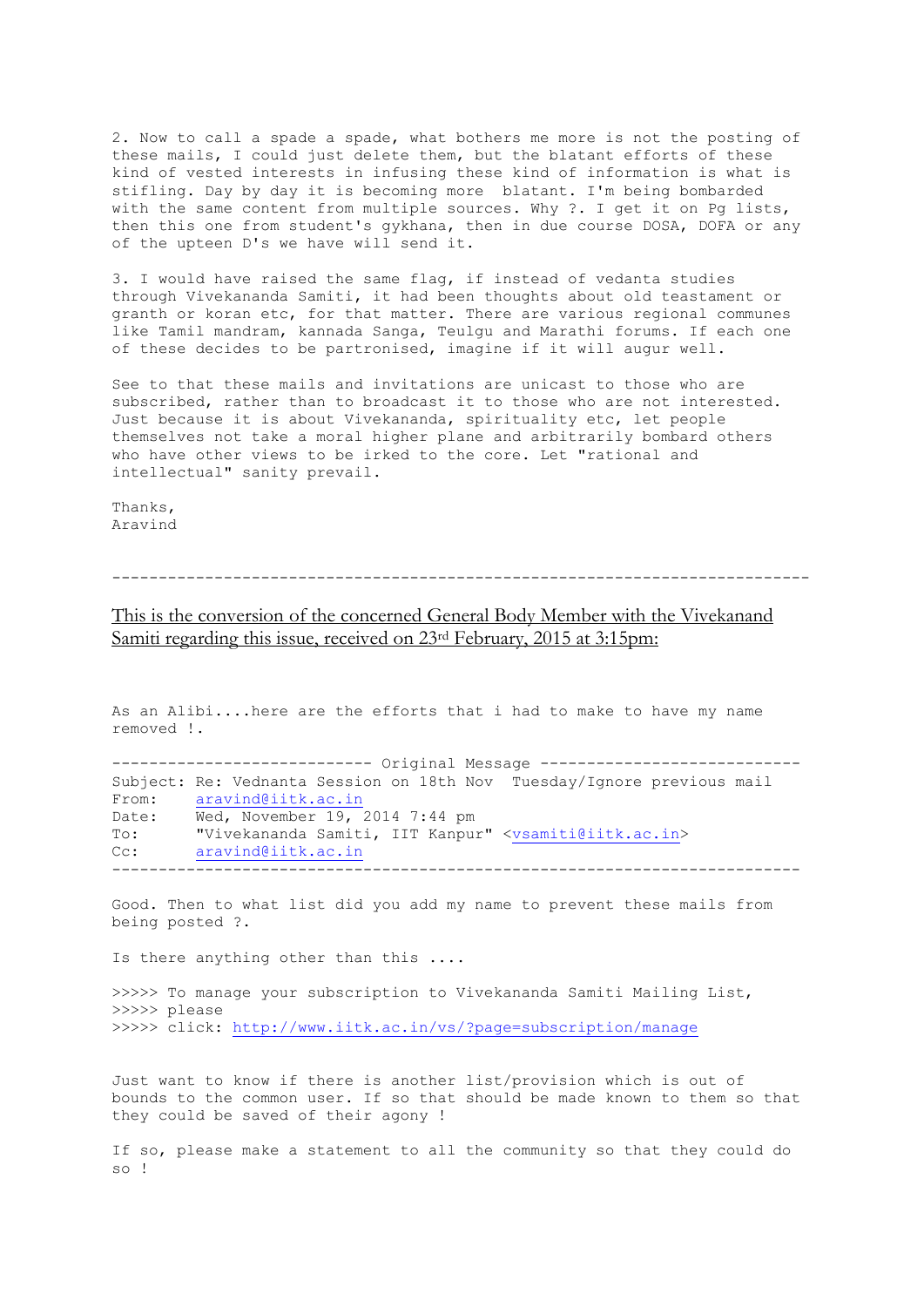THanks for all the help. -Aravind > FYC > > Your name was not there from the very beginning I guess as I would not > have to delete your name. > On Tue, November 18, 2014 2:51 pm, [aravind@iitk.ac.in](https://webmail.iitk.ac.in/webmail/src/compose.php?send_to=aravind%40iitk.ac.in) wrote: >> Thank you.  $\gt$ >> But can you please clarify ?. >> Was my name already not on the list or you removed it now ?.  $\rightarrow$ >> Please let me know.  $\rightarrow$ >> Thanks. >> Aravind >> >>> >>> Your name is not there in the mailing list. I guess you will not >>> receive >>> any mails further.  $\rightarrow$ >>> >>> On Tue, November 18, 2014 8:47 am, [aravind@iitk.ac.in](https://webmail.iitk.ac.in/webmail/src/compose.php?send_to=aravind%40iitk.ac.in) wrote: >>>> Dear Vivekananda samiti folks, >>>> >>>> A haressed poor Indian needs your help. His name is aravind ( Roll no >>>> :12119061). His mail id is [aravind@iitk.ac.in.](https://webmail.iitk.ac.in/webmail/src/compose.php?send_to=aravind%40iitk.ac.in) He does not want to >>>> receive the mails/notifications from vivekananda samiti. He finds them >>>> to >>>> be unsolicited. >>>> He has done the following: >>>> >>>> 1. He had gone to the samiti site and tried unregistering ( a mail not >>>> found pop up comes out....I presume this would prove that he w >>>> as not registered at all ). Yet he recieves mails from them ! >>>> >>>> 2.He had sent mails to [vsamiti@iitk.ac.in](https://webmail.iitk.ac.in/webmail/src/compose.php?send_to=vsamiti%40iitk.ac.in) asking them not to send and >>>> yet >>>> he receives mails. >>>> >>>> 3.He had called the office bearers and they say they are not >>>> responsible >>>> for it, yet will make the concerned person know. Yet he recieves the >>>> mail >>>> !  $\rightarrow$ >>>> 4. Couple of times his mail box was close to the brim and a mail from >>>> this >>>> samiti with some attachment made it locked ! and this fellow had to >>>> walk >>>> to the CC upteen times. >>>> >>>> ----------------------------------------  $>>>>$ >>>> Anyways, the bottom line is [aravind@iitk.ac.in](https://webmail.iitk.ac.in/webmail/src/compose.php?send_to=aravind%40iitk.ac.in) does not wish >>>> vivekandanda >>>> samiti mails to be dropped in his mail box ( at times ridiculously the